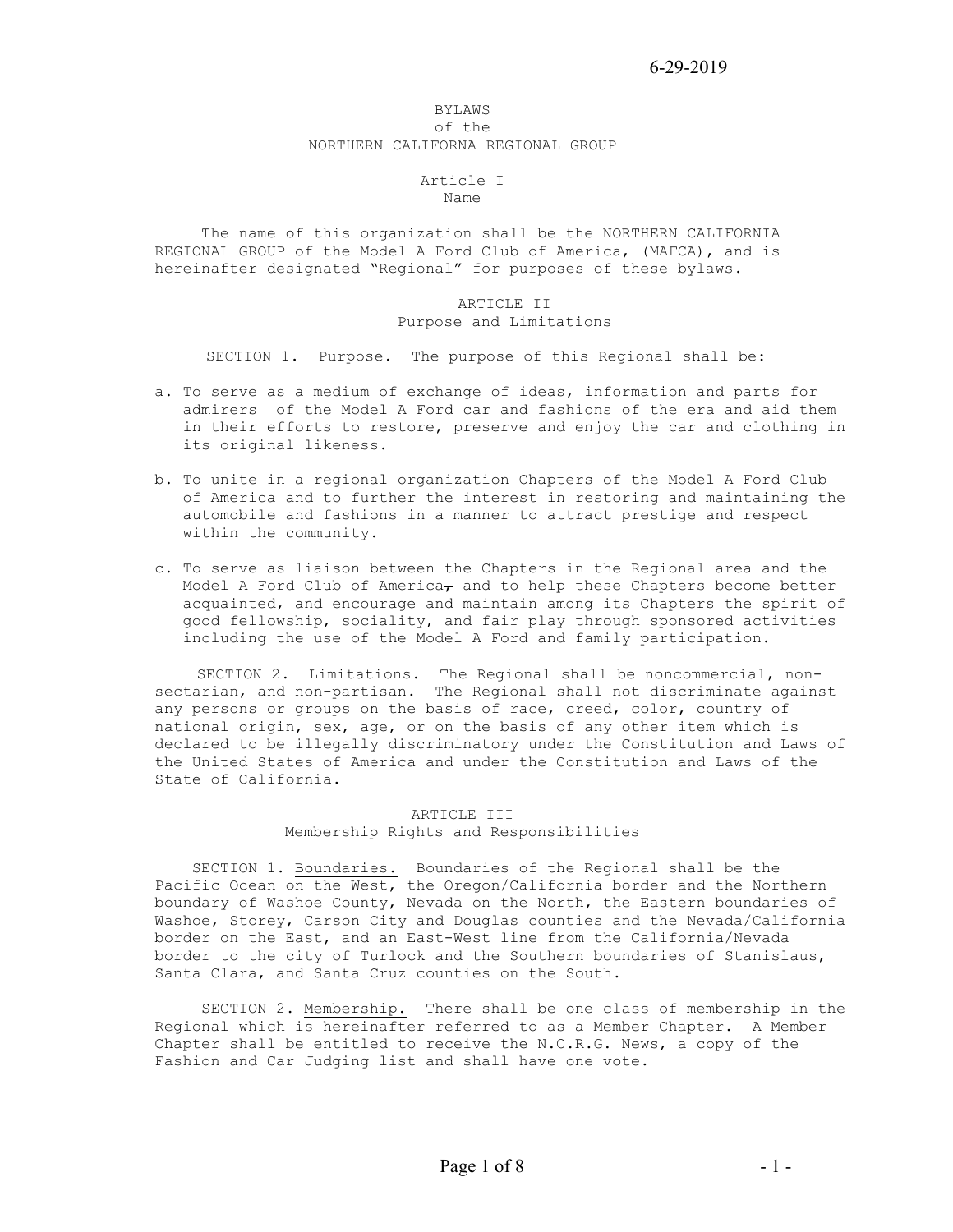SECTION 3. Voting. In all matters requiring a membership vote, the procedure shall be by hand count, vocal count, secret ballot or an absentee ballot cast on a Member Chapter's letterhead by its President. Board members will not vote unless they represent a Member Chapter. The President of the Regional will vote only to break a tie.

 SECTION 4. Membership Requirements. MAFCA Chapters within the boundaries of the Regional, possessing a MAFCA Charter and in good standing with MAFCA, are eligible for membership. Applicants for membership must remit the annual dues and agree to abide by the Regional's Bylaws.

 SECTION 5. Dues. Membership shall be set and administered in the following manner:

- a. The Board of Directors may determine from time to time the amount of initiation fees, if any, and the annual dues payable to the Regional by Chapters Members.
- b. Dues paid by an eligible Chapter on or after November 1st of each year, if membership is granted, constitute payment of the full dues for the ensuing year. Dues shall be payable in advance on the first day of January of each year.
- c. When any Member Chapter is in default in the payment of dues on April 1 their membership may thereon be terminated in the manner provided in Article III, Section 6 of these Bylaws.

 SECTION 6. Termination of Membership. The Board of Directors, by affirmative vote of two-thirds of its members, may suspend or expel a Member Chapter for cause after an appropriate hearing. Any Member Chapter which shall be in default in the payment of dues on the date fixed in Section 5c. of this Article III of these Bylaws may have it's membership in the Regional automatically terminated without further action by the Board of Directors.

 SECTION 7. Resignation. Any Member Chapter may resign by filing a written resignation with the Secretary, but such resignation shall not relieve the Member Chapter resigning of any financial obligation to the Regional. The resignation letter must be signed by a majority of the Member Chapter's officers.

 SECTION 8. Reinstatement. The Board of Directors may, by affirmative vote of two-thirds of its members, reinstate a former Member Chapter to membership in the Regional upon such terms as they may deem appropriate.

 SECTION 9. Transfer of Membership. Membership in this Regional is not transferable or assignable.

 SECTION 10. Rights of Dissolution. In the event of dissolution of the Regional, distribution of the assets of the Regional then remaining shall be donated to an appropriate charitable organization selected by the Board of Directors.

> ARTICLE IV Meetings of Members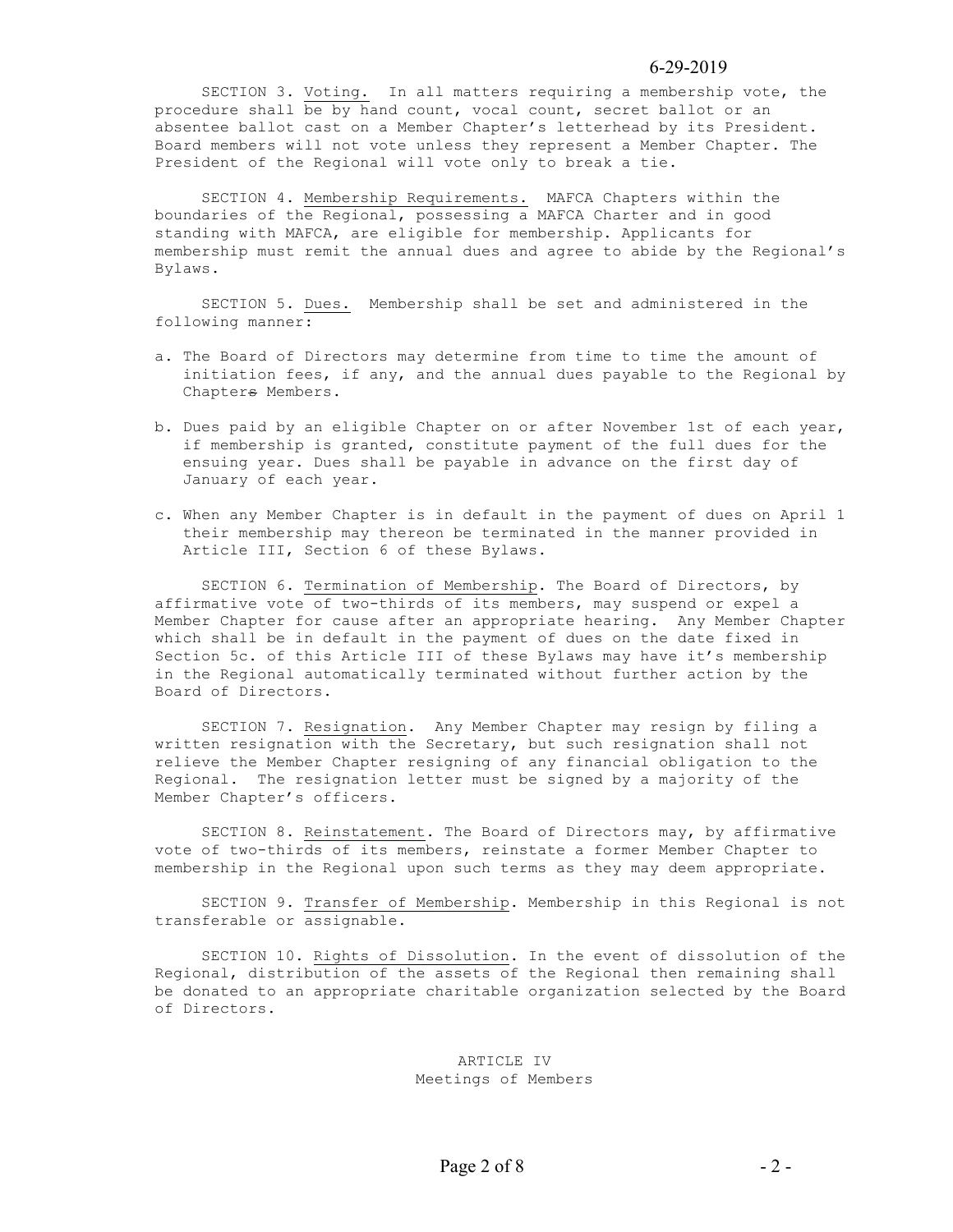SECTION 1. Regular Meetings. Regular Meetings shall be held on dates fixed by the Board of Directors. One of these shall be at the annual Round-up which shall be the Annual Meeting.

 SECTION 2. Annual Meeting. The Annual Meeting of the Regional shall be on a date selected by the Board of Directors as specified in Section 1 of this Article. The purpose of said meeting shall be the election of officers and the transaction of such other business as may come before the meeting.

 SECTION 3. Special Meeting. Special meetings of the Regional may be called by the President, the Board of Directors, or not less than onetenth of the Member Chapters having voting rights.

 SECTION 4. Place of Meeting. The Board of Directors may designate any place within the boundaries of the Regional as the place of meeting for any regular or special meetings called by the Board of Directors in accordance with Sections 1 or 3 of this Article.

 SECTION 5. Notice of Meeting. A written or printed notice stating the place, day and hour of any meeting of members shall be delivered, either personally or by mail, to each Member Chapter at least thirty days before the date of such meeting, by or at the direction of the President, or the Secretary, or the officers, or persons calling the meeting. In case of a special meeting or when required by statute or by these Bylaws, the purpose for which the meeting is called shall be stated in the notice. If mailed, the notice of the meeting shall be deemed as delivered when deposited in the United States mail addressed to the Member Chapter's as it appears on the records of the Regional, with postage thereon prepaid. This written notice may be waived by verbal consent of the recipient.

 SECTION 6. Quorum. A quorum for holding an Annual, Special, or Regular Meeting of the Region shall be representatives from at least 1/3 (one third) of the Member Chapters, including Board members, provided that if less than 1/3 (one third) of the representatives from Member Chapters are present at said meeting, a majority of Board Members and representatives from Member Chapters present may adjourn the meeting without further notice.

### ARTICLE V Board of Directors

 SECTION 1. General Powers. The affairs of the Regional shall be managed by its Board of Directors.

 SECTION 2. Number, Tenure and Qualifications. The Officers of the Regional together with the most recent ex-President, constitute the Board of Directors. Each Officer's term of office shall be as specified in Article VI, Section 2 of these Bylaws. Each Officer must be able to attend all meetings which will normally be held in the Northern California area. An Officer must be 18 years of age or older and must be able to be bonded.

SECTION 3. Advisor. The most recent ex-president shall serve as Advisor to the Board of Directors in the transaction of business as may come before the Regional. The Advisor shall serve a term as provided in Article VI, Section 2 of these Bylaws and shall be entitled to vote in all regular and special meetings.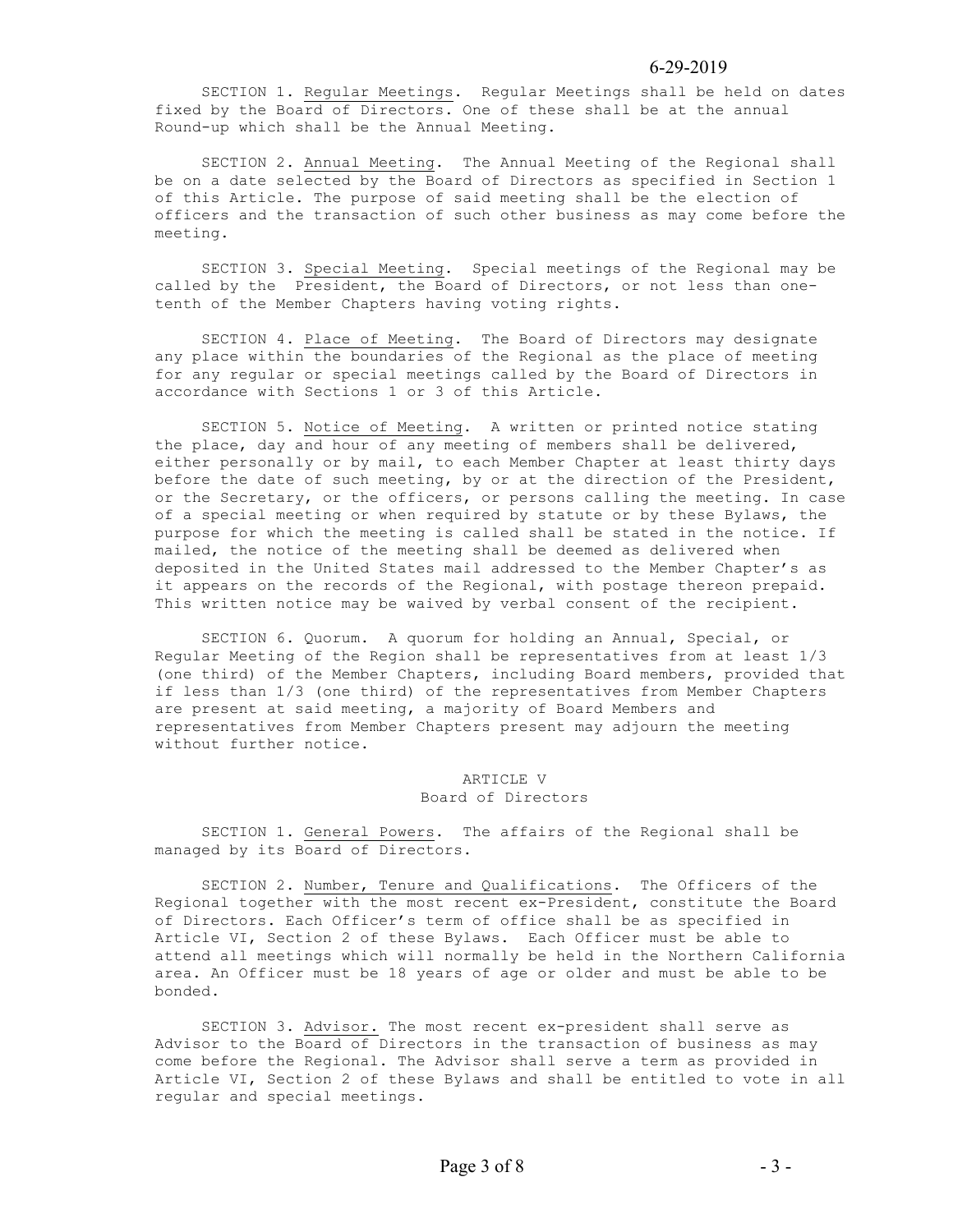SECTION 4. Elections. A nominating Committee shall be appointed by the Board of Directors prior to March 1 of the year in which elections are to be held. The nominating Committee shall present a panel of candidates, at least one for each vacancy who, in the Committee's opinion, will be the best qualified to serve on the Board of Directors. All candidates must be a member in good standing of a Member Chapter, a current member of MAFCA and agree to be placed on the panel of candidates for the election. Elections shall take place at the Annual Meeting from among the candidates nominated. Each successful candidate shall assume office on the following July 1.

SECTION 5. Regular Meetings. The Board of Directors may provide by resolution the time and place within the boundaries of the Regional for the holding of regular meetings of the Board without any other notice than such resolution.

 SECTION 6. Special Meetings. Special meetings of the Board of Directors may be called by or at the request of the President or any two Board Members. The person or persons authorized to call special meetings of the Board may fix any place within the boundaries of the Regional as the place for holding any special meeting of the Board of Directors called by them.

 SECTION 7. Notice. Notice of a special meeting of the Board of Directors shall be given at least two days previous thereto by a written notice delivered personally or sent by mail, electronically, fax or by telegram to each Board Member at the address as shown by the records of the Regional. Any Board Member may waive notice of any meeting by verbal consent.

 SECTION 8. Quorum. A majority of the Board of Directors shall constitute a quorum for the transaction of business at any meeting of the Board, provided that if less than a majority of the Board Members are present at said meeting, a majority of the Board Members present may adjourn the meeting without further notice.

 SECTION 9. Manner of Acting. The act of a majority of the Board Members present at a meeting at which a quorum is present shall be the act of the Board of Directors, except where otherwise provided by law or these Bylaws.

 SECTION 10. Vacancies. Any vacancy occurring in the Board of Directors or any directorship to be filled by reason of an unexpired term of a predecessor in office or an increase in number of Board Members shall be filled by the Board of Directors.

 SECTION 11. Compensation. Board Members shall not receive any salary for their services. Neither a Board Member nor a spouse may be employed by the Regional or perform services for the Regional for compensation.

 SECTION 12. Removal. Any member of the Board of Directors may be removed by the Board of Directors whenever such member indicates a noticeable disinterest in the welfare of the Regional or when such member of the Board requests removal for personal reasons.

> ARTICLE VI Officers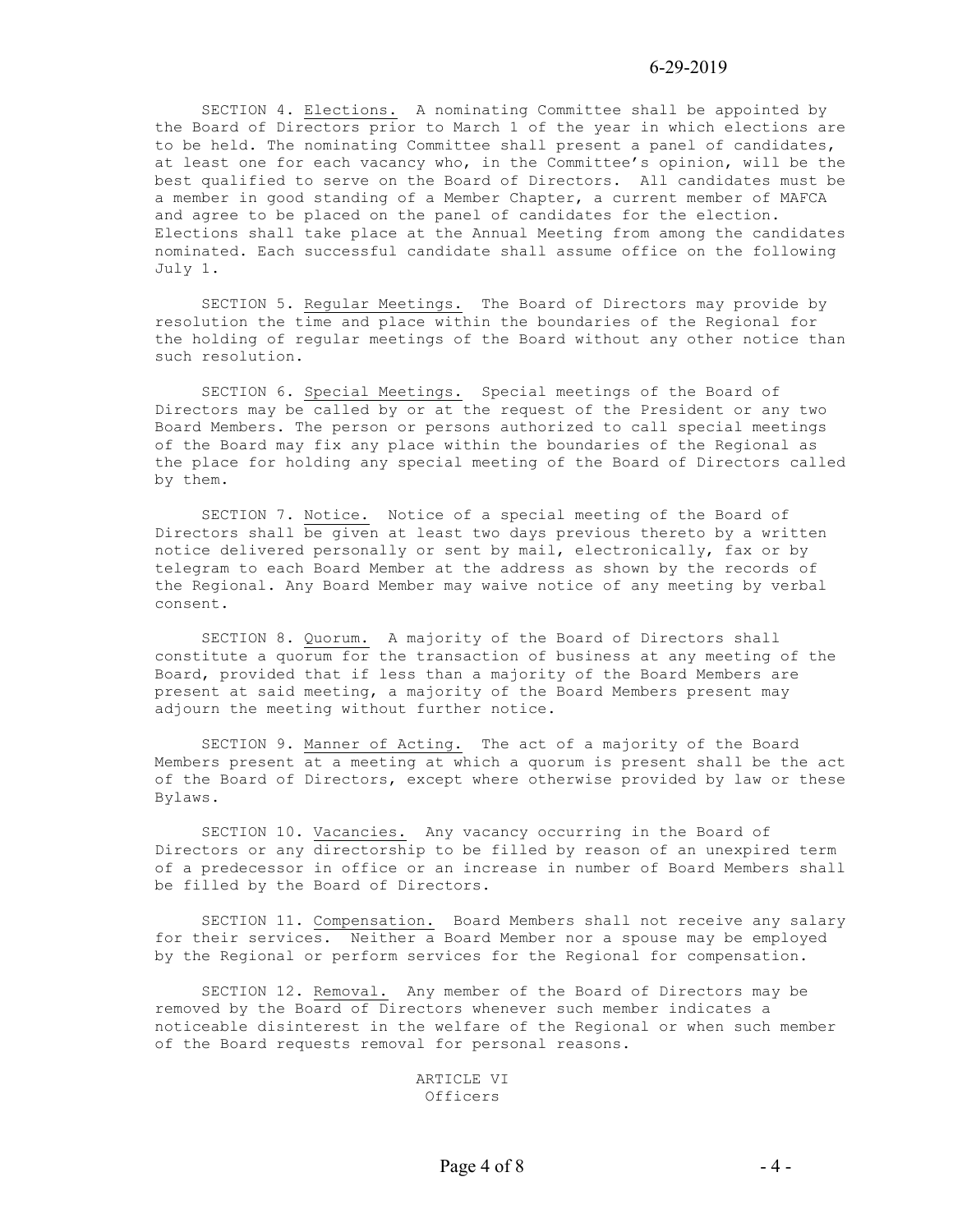SECTION 1. Selection of Officers. The Officers of the Regional shall be a President, one or more Vice Presidents (the number shall be determined by the Board of Directors), a Treasurer, a Secretary, and such other Officers as may be elected in accordance with the provisions of this Article. The Board of Directors may elect or appoint such other Officers, including one or more Assistant Secretaries and one or more Assistant Treasurers, as it shall deem desirable, and such Officers shall have the authority and perform the duties prescribed from time to time by the Board of Directors.

 SECTION 2. Election, Term of Office. Officers of the Regional shall be elected by a vote of the Member Chapter's Representatives at the Annual Meeting. Each Officer's term shall start on July 1 and extend for two consecutive years until a successor shall have been duly elected and installed.

 SECTION 3. Removal. Any Officer or agent appointed or elected by the Board of Directors may be removed by the Board of Directors whenever in its judgment the best interests of the Regional would be served thereby, or if the Officer or agent requests removal for personal reasons, but such removal shall be without prejudice to the membership rights, if any, of the person so removed.

 SECTION 4. Vacancies. A vacancy in any office because of death, resignation, removal, disqualification or otherwise, may be filled by the Board of Directors for the unexpired portion of the term.

 SECTION 5. President. The President shall be the principal executive officer of the Regional; and shall, in general, supervise and control all of the business and affairs of the Regional. The President shall preside at all meetings of the members and of the Board of Directors; may sign, with the Secretary or any other proper officer of the Regional authorized by the Board of Directors, any deeds, mortgages, bonds, contracts, or other instruments which the Board of Directors have authorized to be executed, except in cases where signing and execution thereof shall be expressly delegated by the Board of Directors or by these Bylaws or by statute to some other officer or agent of the Regional; and in general shall perform all duties incident to the office of President and such other duties that may be prescribed by the Board of Directors. The President, upon completion of the term in office, shall serve an additional consecutive term as Advisor as described in Article V, Section 3.

SECTION 6. Vice President. In the absence of the President the Vice President shall perform the duties of the President, and when so acting, shall have all powers of and be subject to all the restrictions upon the President. The Vice President shall perform such other duties which may be assigned by the President or by the Board of Directors.

 SECTION 7. Treasurer. If so required by the Board of Directors, the Treasurer shall give a bond for the faithful discharge of his duties in such sum and with such surety or sureties as the Board of Directors shall determine, the cost of which shall be borne by the Regional. The Treasurer shall have charge and custody of and be responsible for all funds and securities of the Regional; receive and give receipts for moneys in the name of the Regional in such banks, trust companies or other depositories as shall be selected in accordance with the provisions of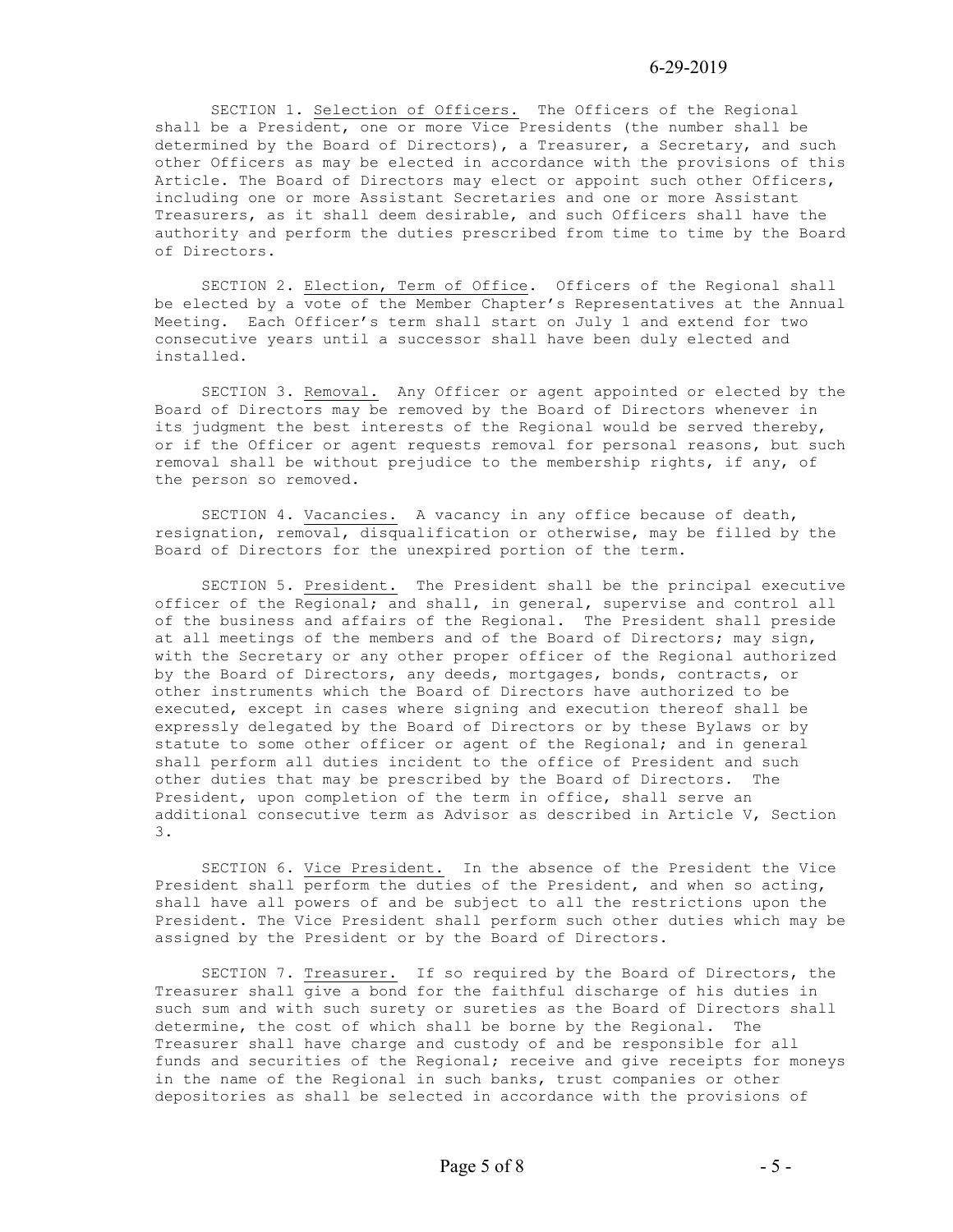Article VIII of these Bylaws; and in general perform all the duties incident to the office of Treasurer and such other duties which may be assigned by the President or by the Board of Directors.

 SECTION 8. Secretary. The Secretary shall prepare minutes of all the meetings of the members and of the Board of Directors and retain them in one or more books or files provided for that purpose; see that all notices are fully given in accordance with the provisions of these Bylaws or as required by law; be custodian of the Regional records; keep a register of the post office address of each Member Chapter which shall be furnished to the Secretary by such chapter; and in general perform all the duties incident to the office of Secretary and such other duties which may be assigned by the President or by the Board of Directors.

#### ARTICLE VII Committees

 SECTION 1. Committee Creation and Purpose. One or more committees may be created from time to time by the Board of Directors for such purpose as shall be specified by the Board of Directors. The specific authority, powers, and purpose of a committee, whether a standing or special committee, shall be specified by the Board of Directors in the resolution creating the committee.

 SECTION 2. Committee Chairperson. A committee Chairperson shall be appointed by the President to perform duties thereby assigned. Any Committee Chairperson may be removed by the President whenever in the President's judgment the best interest of the Regional shall be served.

 SECTION 3. Committee Members. Committee members shall be appointed by the Committee Chairperson. Any committee member may be removed by the Committee Chairperson or President whenever in their judgment the best interest of the Regional shall be served by such removal.

SECTION 4. Term of Office. Each member of a committee shall continue as such until a successor is appointed, unless the committee shall be sooner terminated, or unless such member is removed from such committee, requests removal for personal reasons, or ceases to qualify as a member thereof.

 SECTION 5. Vacancies. Vacancies in the membership of any committee may be filled by appointment made in the same manner as provided in the case of the original appointments.

 SECTION 6. Quorum. Unless otherwise provided in the resolution of the Board of Directors designating a committee, a majority of the whole committee shall constitute a quorum and the act of a majority of the members present at a meeting at which a quorum is present shall be the act of the committee.

 SECTION 7. Rules. Each committee may adopt rules for its own government which are consistent with these Bylaws or with rules adopted by the Board of Directors.

> ARTICLE VIII Contracts, Checks, Deposits and Funds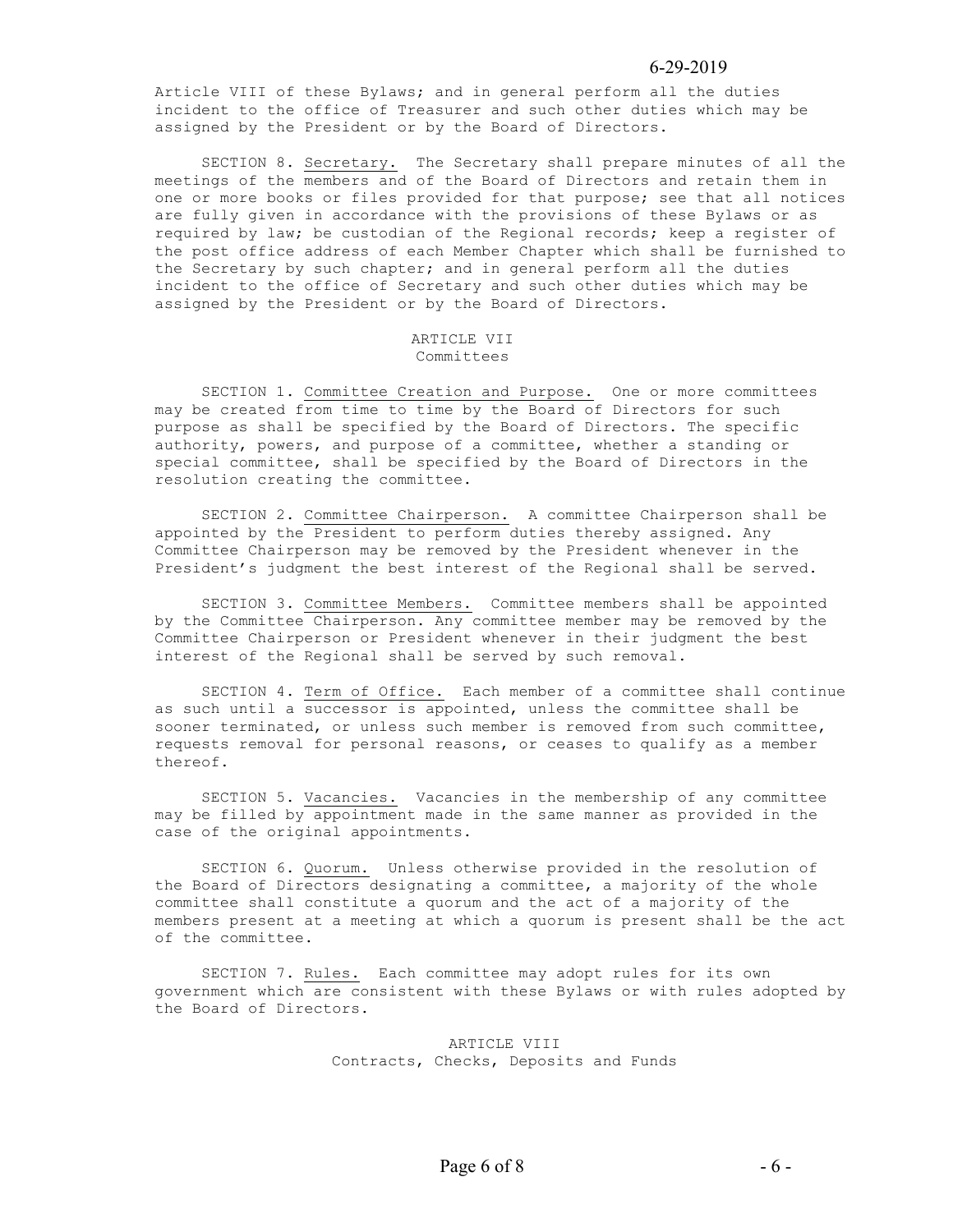SECTION 1. Contracts. The Board of Directors may authorize any Board Member or Board Members, agents or agents of the Regional, in addition to the Board Members so authorized by these Bylaws to enter into any contract or execute and deliver any instrument in the name of and on behalf of the Regional and such authority may be general or confined to specific instances.

 SECTION 2. Payment of Moneys. All checks, drafts, or other orders for the payment of money, notes or other evidences or indebtedness issued in the name of the Regional, shall be signed by the Treasurer and countersigned by the President or the Vice President.

 SECTION 3. Deposits. All funds of the Regional shall be deposited from time to time to the credit of the Regional in such banks, trust companies of other depositories as the Board of Directors may select.

 SECTION 4. Gifts. The Board of Directors may accept on behalf of the Regional any contribution, gift, bequest or devise for the general purposes or any special purpose of the Regional.

#### ARTICLE IX Certificates of Membership

 SECTION 1. Certification of Membership. The Board of Directors may provide for the issuance of certificates evidencing membership in the Regional which shall be in such form as may be determined by the Board. The name and address of each Member Chapter and the date of issuance of the certificate shall be entered on the records of the Regional. If any certificates shall become lost, mutilated or destroyed, a new certificate may be issued therefore upon such terms and conditions as the Board of Directors may determine.

 SECTION 2. Issuance of Certificates. When a Member Chapter has been accepted into membership and has paid any initiation fee and annual dues that may be required, a certificate of membership shall be issued in its name and delivered to the Member Chapter by the Secretary, if the Board of Directors shall have provided for the issuance of certificates of membership under the provisions of Section 1 of this Article.

#### ARTICLE X Books and Records

 SECTION 1. Requirements. The Regional shall keep correct and complete books and records of account and shall also keep minutes of the proceedings of its members, Board of Directors, and committees having any authority of the Board of Directors, and shall keep at the registered or principle office a record giving the names and addresses of the Member Chapters entitled to vote. All books and records of the Regional may be inspected by any member, or their agent or attorney for any proper purpose at any reasonable time.

#### ARTICLE XI Fiscal Year

 The fiscal year of the Regional shall begin on the first day of January and end on the last day of December of each year.

ARTICLE XII